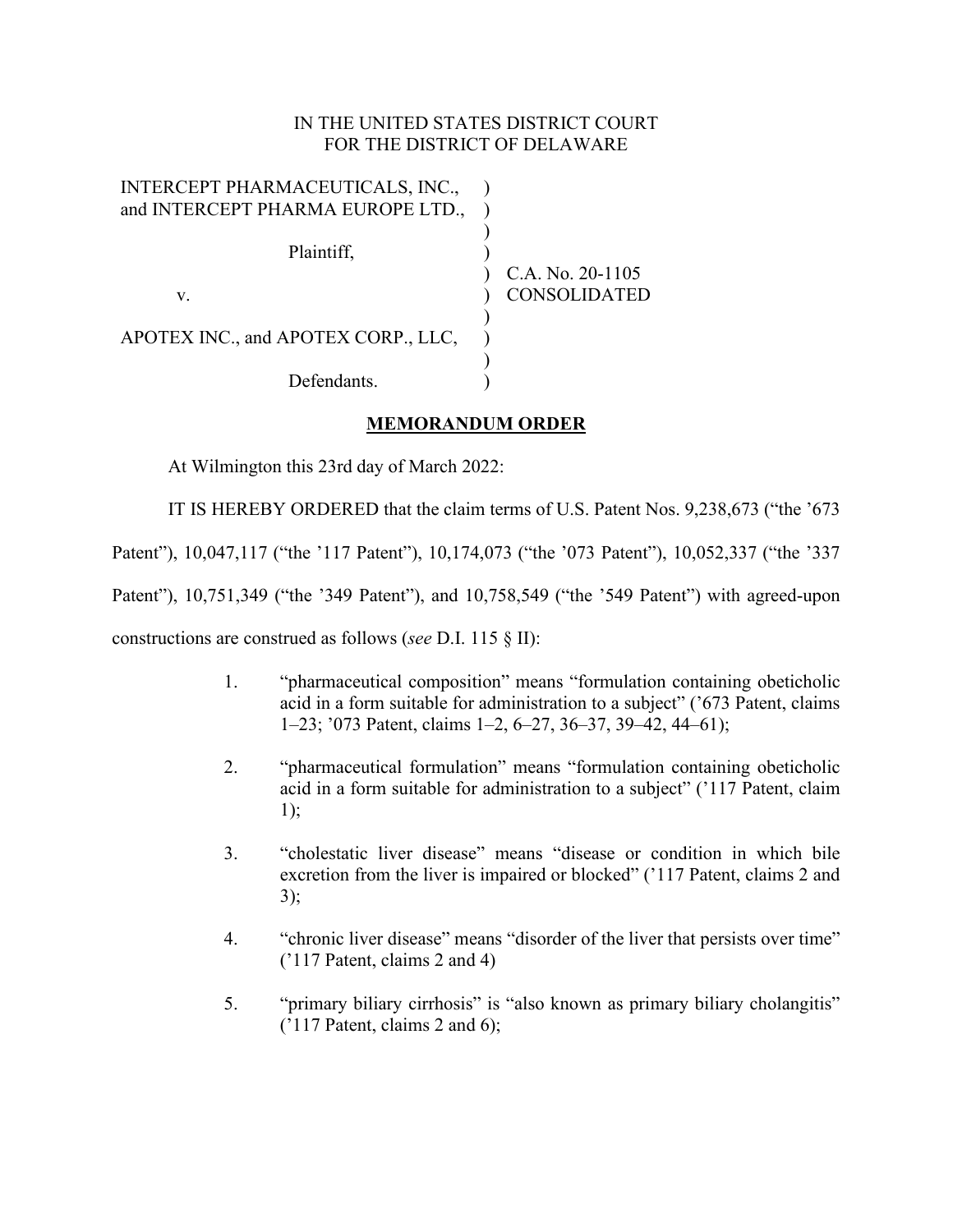- 6. "jet-milling" means "milling that jets compressed gas and raw material particles from a nozzle into a chamber to reduce particle size through collisions" ('337 Patent, claim 13);
- 7. "jet-milled" means "reduced in size using jet-milling" ('337 Patent, claim 14);
- 8. "jet-milled particles" means "particles that have been reduced in size using jet-milling" ('349 Patent, claims 1 and 19; '549 Patent, claims 12 and 23).

As announced at the hearing on March 4, 2022, IT IS HEREBY ORDERED that the

disputed claim terms of claim terms of the '673 Patent, the '117 Patent, the '337 Patent, the '349

Patent, and the '549 Patent are construed as follows:

- 1. "obethicholic acid Form 1" / "obethicholic is Form 1" means "noncrystalline obeticholic acid" ('673 Patent, claims 1–23; '117 Patent, claim 8);
- 2. "substantially pure solid form of obeticholic acid" means "solid form obeticholic acid that has a potency of greater than about 95%, taking into account impurities, including solvents and water" ('117 Patent, claim 1);
- 3. "particles" has its plain and ordinary meaning, which is "minute portions of matter" ('337 Patent, claims 1–8; '349 Patent, claims 1, 19; '549 Patent, claims 12, 23);
- 4. "intra-granular portion comprising obeticholic acid" / "intra-granular portion comprises said obeticholic acid" / "intra-granular portion comprises obeticholic acid" shall have its plain and ordinary meaning ('337 patent, claim 11; '349 patent, claim 4; '549 patent, claims 12, 23).

The parties briefed the issues (*see* D.I. 115) and submitted an appendix containing intrinsic and extrinsic evidence (*see* D.I. 116–18), and the Intercept Plaintiffs provided a tutorial describing the relevant technology (D.I. 121). The Court carefully reviewed all submissions in connection with the parties' contentions regarding the disputed claim terms, heard oral argument (*see* D.I. 141) and applied the following legal standards in reaching its decision.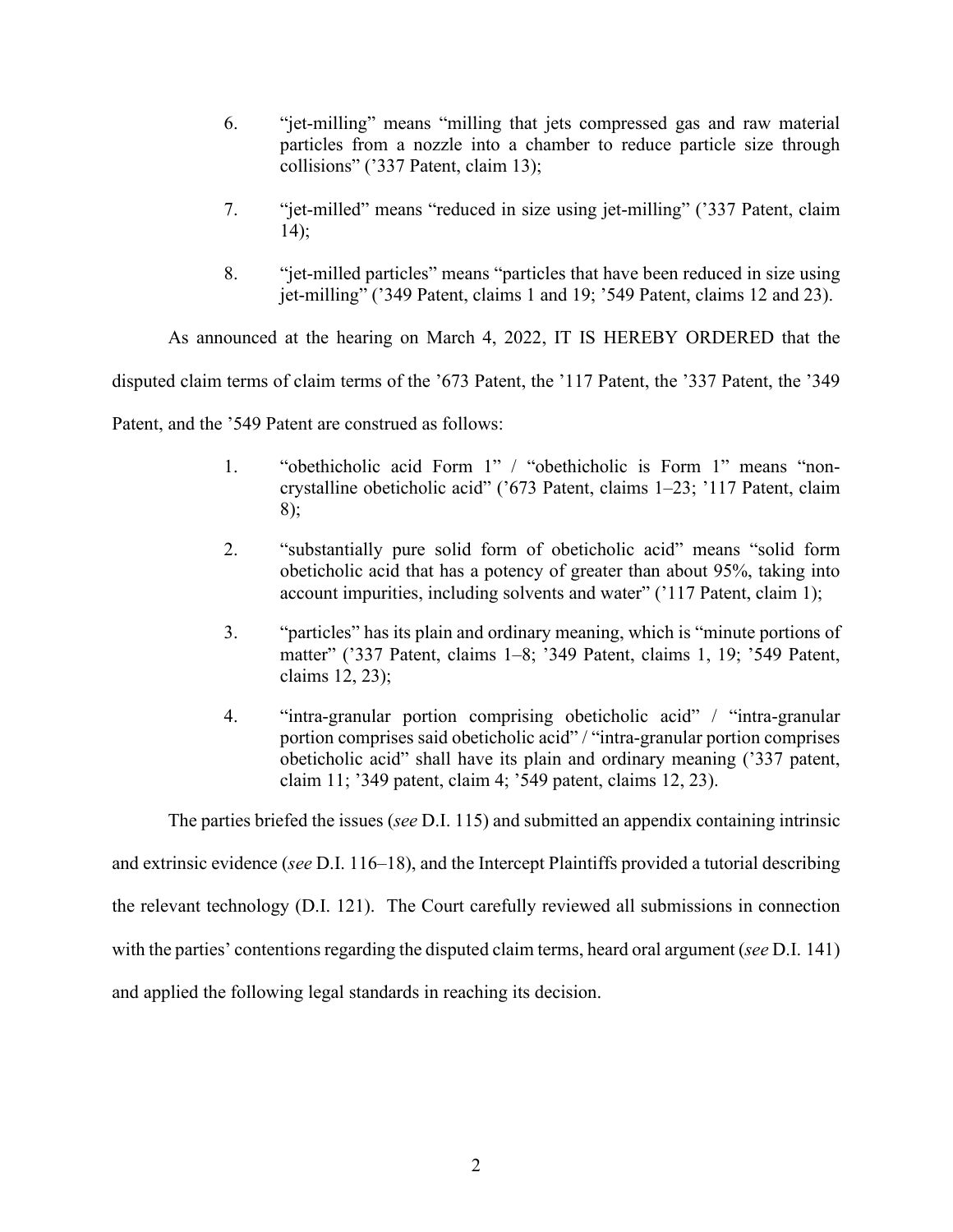#### **I. LEGAL STANDARDS**

### A. Claim Construction

"[T]he ultimate question of the proper construction of the patent [is] a question of law," although subsidiary fact-finding is sometimes necessary. *Teva Pharms. USA, Inc. v. Sandoz, Inc.*, 135 S. Ct. 831, 837-38 (2015). "[T]he words of a claim are generally given their ordinary and customary meaning [which is] the meaning that the term would have to a person of ordinary skill in the art in question at the time of the invention, i.e., as of the effective filing date of the patent application." *Phillips v. AWH Corp.*, 415 F.3d 1303, 1312-13 (Fed. Cir. 2005) (en banc) (internal citations and quotation marks omitted). Although "the claims themselves provide substantial guidance as to the meaning of particular claim terms," the context of the surrounding words of the claim also must be considered. *Id.* at 1314. "[T]he ordinary meaning of a claim term is its meaning to the ordinary artisan after reading the entire patent." *Id.* at 1321 (internal quotation marks omitted).

The patent specification "is always highly relevant to the claim construction analysis . . . [as] it is the single best guide to the meaning of a disputed term." *Vitronics Corp. v. Conceptronic, Inc.*, 90 F.3d 1576, 1582 (Fed. Cir. 1996). It is also possible that "the specification may reveal a special definition given to a claim term by the patentee that differs from the meaning it would otherwise possess. In such cases, the inventor's lexicography governs." *Phillips*, 415 F.3d at 1316. "Even when the specification describes only a single embodiment, [however,] the claims of the patent will not be read restrictively unless the patentee has demonstrated a clear intention to limit the claim scope using words or expressions of manifest exclusion or restriction." *Hill-Rom Servs., Inc. v. Stryker Corp.*, 755 F.3d 1367, 1372 (Fed. Cir. 2014) (internal quotation marks omitted) (quoting *Liebel-Flarsheim Co. v. Medrad, Inc.*, 358 F.3d 898, 906 (Fed. Cir. 2004)).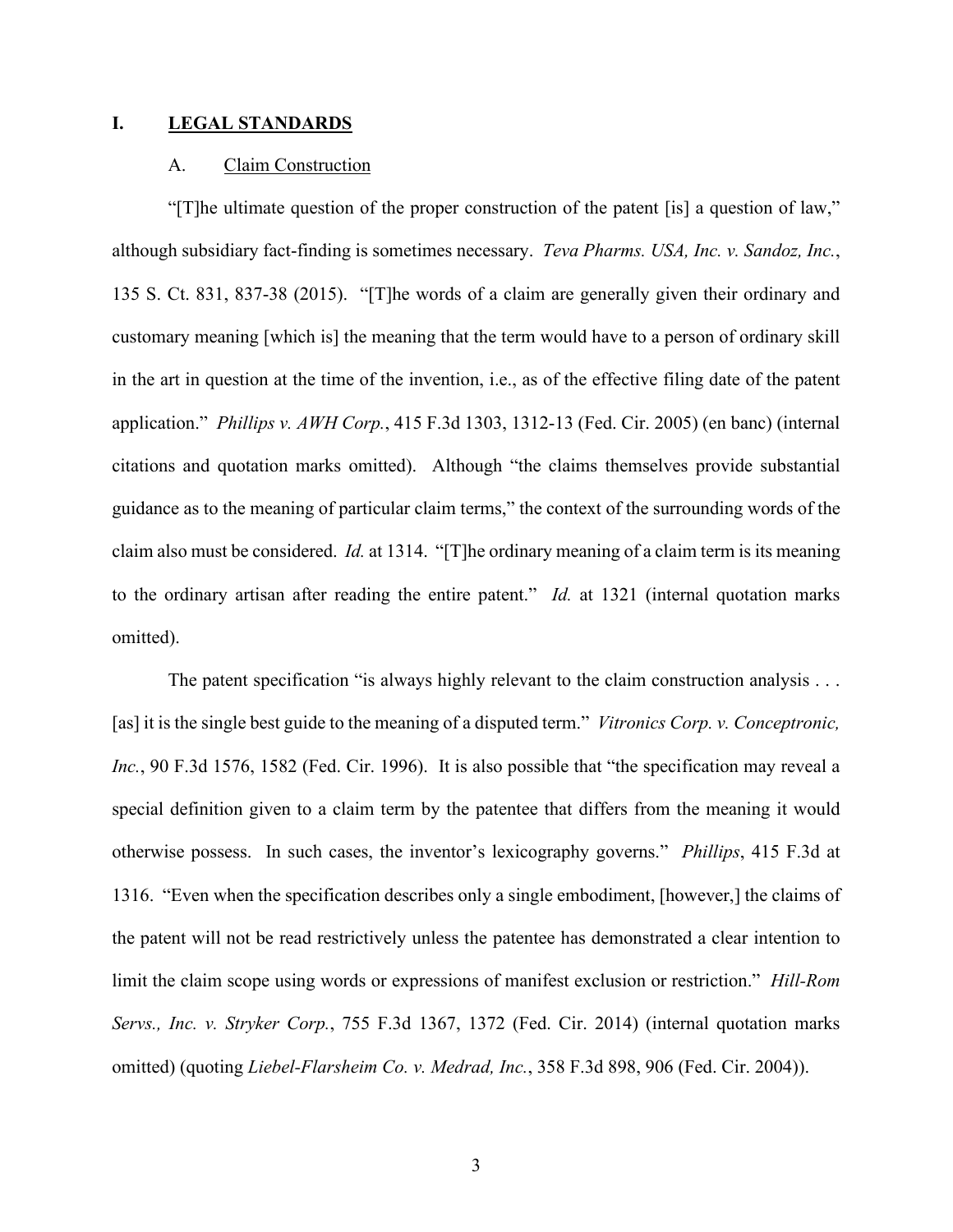In addition to the specification, a court "should also consider the patent's prosecution history, if it is in evidence." *Markman v. Westview Instruments, Inc.*, 52 F.3d 967, 980 (Fed. Cir. 1995) (en banc), *aff'd*, 517 U.S. 370 (1996). The prosecution history, which is "intrinsic evidence, . . . consists of the complete record of the proceedings before the PTO [Patent and Trademark Office] and includes the prior art cited during the examination of the patent." *Phillips*, 415 F.3d at 1317. "[T]he prosecution history can often inform the meaning of the claim language by demonstrating how the inventor understood the invention and whether the inventor limited the invention in the course of prosecution, making the claim scope narrower than it would otherwise be." *Id.*

In some cases, courts "will need to look beyond the patent's intrinsic evidence and to consult extrinsic evidence in order to understand, for example, the background science or the meaning of a term in the relevant art during the relevant time period." *Teva*, 135 S. Ct. at 841. Extrinsic evidence "consists of all evidence external to the patent and prosecution history, including expert and inventor testimony, dictionaries, and learned treatises." *Markman*, 52 F.3d at 980. Expert testimony can be useful "to ensure that the court's understanding of the technical aspects of the patent is consistent with that of a person of skill in the art, or to establish that a particular term in the patent or the prior art has a particular meaning in the pertinent field." *Phillips*, 415 F.3d at 1318. Nonetheless, courts must not lose sight of the fact that "expert reports" and testimony [are] generated at the time of and for the purpose of litigation and thus can suffer from bias that is not present in intrinsic evidence." *Id.* Overall, although extrinsic evidence "may be useful to the court," it is "less reliable" than intrinsic evidence, and its consideration "is unlikely to result in a reliable interpretation of patent claim scope unless considered in the context of the intrinsic evidence." *Id.* at 1318-19. Where the intrinsic record unambiguously describes the scope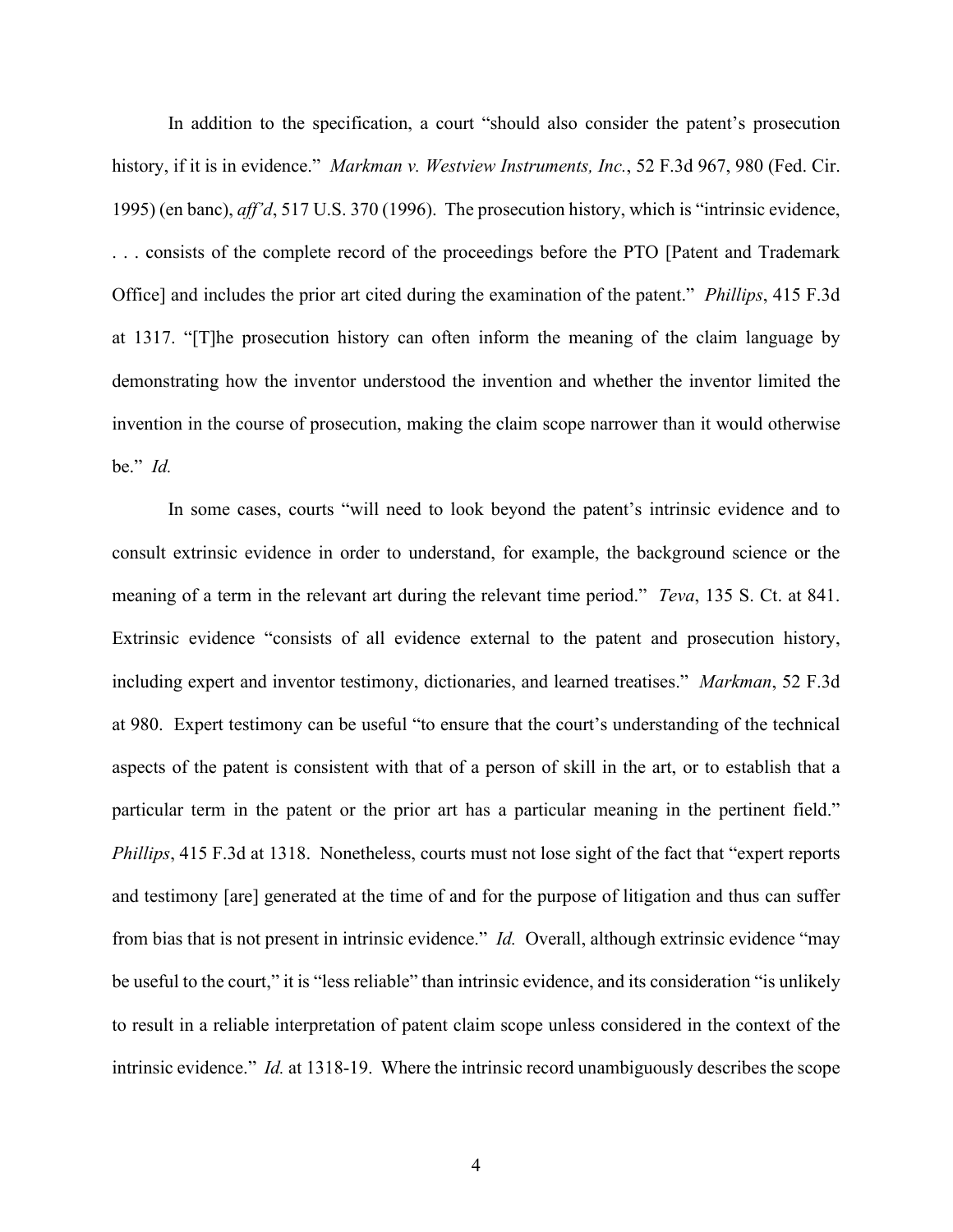of the patented invention, reliance on any extrinsic evidence is improper. *See Pitney Bowes, Inc.* 

*v. Hewlett-Packard Co.*, 182 F.3d 1298, 1308 (Fed. Cir. 1999) (citing *Vitronics*, 90 F.3d at 1583).

# **II. THE COURT'S RULING**

The Court's rulings regarding the disputed claim terms of the '673, '117, '337, '349, and

'549 Patents were announced from the bench at the conclusion of the hearing as follows:

... At issue we have six patents in two patent families and four terms that are the subject of dispute between Plaintiffs and the Apotex  $defendants.$ <sup>[[1](#page-4-0)]</sup>

I am prepared to rule on each of the disputes. I will not be issuing a written opinion, but I will issue an order stating my rulings. I want to emphasize before I announce my decisions that although I am not issuing a written opinion, we have followed a full and thorough process before making the decisions I am about to state. I have reviewed the patents in dispute. I have also reviewed the portions of the prosecution history, the expert declaration and the other references submitted. There was full briefing on each of the disputed terms and Intercept submitted a technology tutorial. We have also had argument here today. All of that has been carefully considered.

As to my rulings, I am not going to read into the record my understanding of claim construction law. I have a legal standard section that I have included in earlier opinions, including somewhat recently in *Roche Diabetes Care, Inc. v. Insulet Corp.*, C.A. No. 20- 825. I incorporate that law and adopt it into my ruling today and will also set it out in the order that I issue.

Neither party has suggested any differences in the definitions of a person of ordinary skill in the art that are relevant to the issues currently before me.

Now the disputed terms.

The first term is "obeticholic acid Form 1"/ "obeticholic acid is Form 1" in claims 1-23 of the '673 Patent and claim 8 of the '117 Patent. Plaintiff proposes the construction "non-crystalline obeticholic acid." The Apotex Defendants propose "non-crystalline obeticholic acid made using a process in which crystalline

<span id="page-4-0"></span><sup>&</sup>lt;sup>1</sup> There are no terms in dispute for RE 48,286, in another patent family.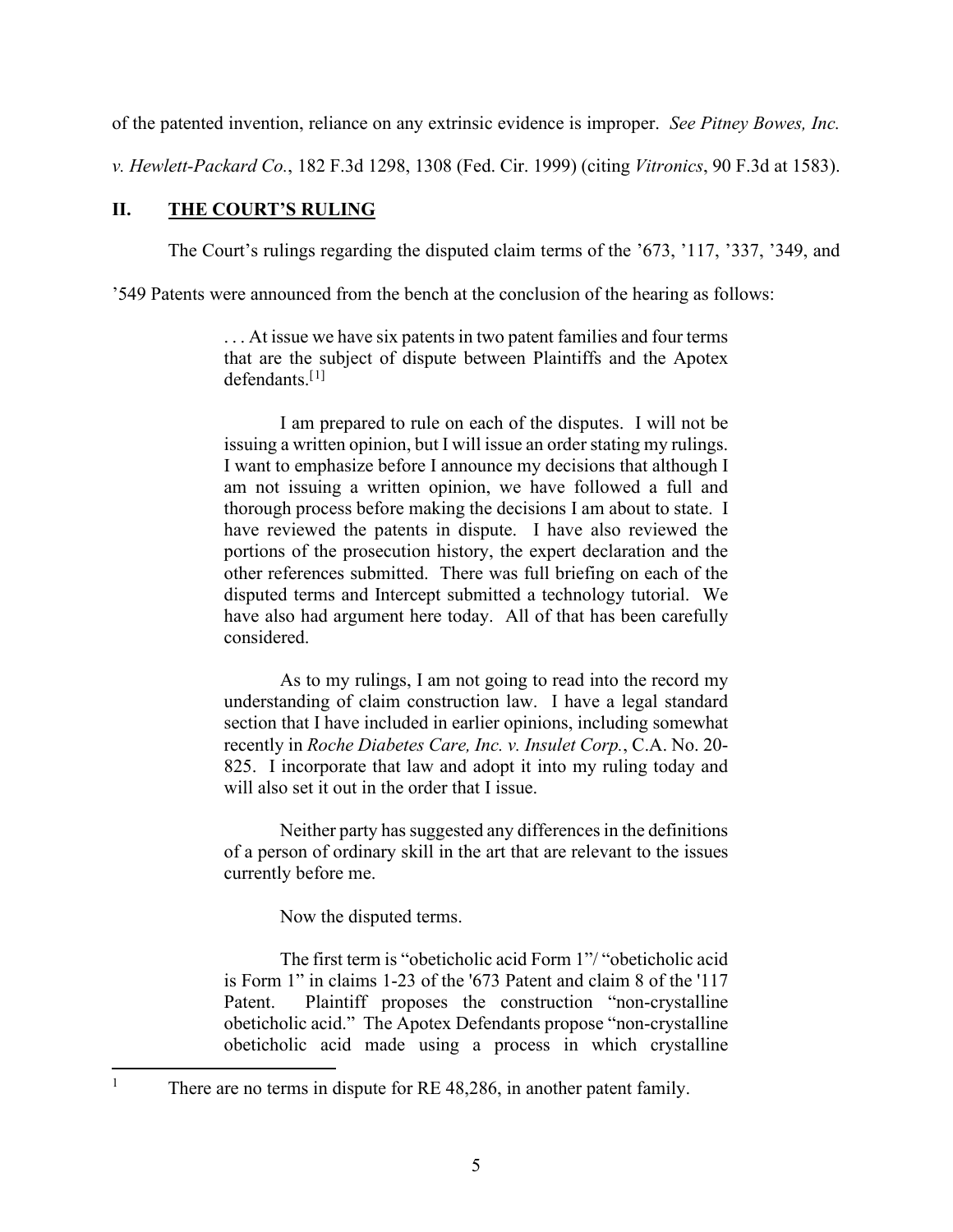obeticholic acid is produced as a synthetic intermediate in the penultimate step of the synthesis." And the other Defendants assert[ed] that no construction is necessary but today at the hearing they represented that if pressed to tell me what the meaning is they agreed with Apotex.

The crux of the dispute is whether to read the process aspects Apotex advocates into the term. And as to that issue, I agree with Plaintiffs that the answer should be no. And I will adopt Plaintiffs' proposed construction and construe the term as "non-crystalline obeticholic acid."

I think that this construction is supported by Federal Circuit case law. In *Phillips v. AWH Corp.*, the Federal Circuit made clear that when "the specification  $[]$  reveal[s] a definition given to a claim term  $\ldots$  the inventor's lexicography governs."<sup>[[2\]](#page-5-0)</sup> Here, the specification defines the term, stating: "As used herein, the term "obeticholic acid Form 1 "refers to income obeticholic acid."<sup>[[3\]](#page-5-1)</sup>

Defendant Apotex argues that "Intercept's alleged description of 'obeticholic acid form 1' does not follow any standardized format and thus 'does not purport to be definitional."<sup>[[4\]](#page-5-2)</sup> I disagree. The patentee's definitional syntax referred to the term "as used herein" alongside the defined term. The term is in a section of the specification entitled "Definitions." In the patents, the phrase "as used herein" is put alongside a defined term 15 times. Moreover, the phrase "as used herein" has been recognized as definitional in a wide host of Federal Circuit and district court cases.[[5](#page-5-3)]

<span id="page-5-0"></span><sup>&</sup>lt;sup>2</sup> 415 F.3d 1303, 1316 (Fed. Cir. 2005).

<span id="page-5-1"></span> $3$  ('673 Patent, 40:49–50; '117 Patent, 41:6–7).

<span id="page-5-2"></span> $^{4}$  (D.I. 115 at 17).

<span id="page-5-3"></span><sup>&</sup>lt;sup>5</sup> Apotex argues that, even if the Court were to find the phrase in question to be definitional, the "so-called 'express definition' cannot be read at the exclusion of the remainder of the patent and prosecution history." (D.I. 115 at 28). None of the case law Apotex cites, however, requires the Court to define the term differently. In *Chiesi*, footnote 10 rejects the notion that the phrase in question was explicitly defined, and therefore the lexicographer rule was not implicated in that case. *Chiesi USA Inc. v. MSN Pharms. Inc.*, No. CV 19-18564, 2021 WL 4843806, at \*8 n.10 (D.N.J. Oct. 18, 2021). Apotex's other case, *Trading Techs.*, is not helpful because the "express definition" in that case included the parenthetical "(discussed in detail later)," and the Federal Circuit affirmed the district court construing the definition in light of the referenced discussion. *Trading Techs. Int'l,*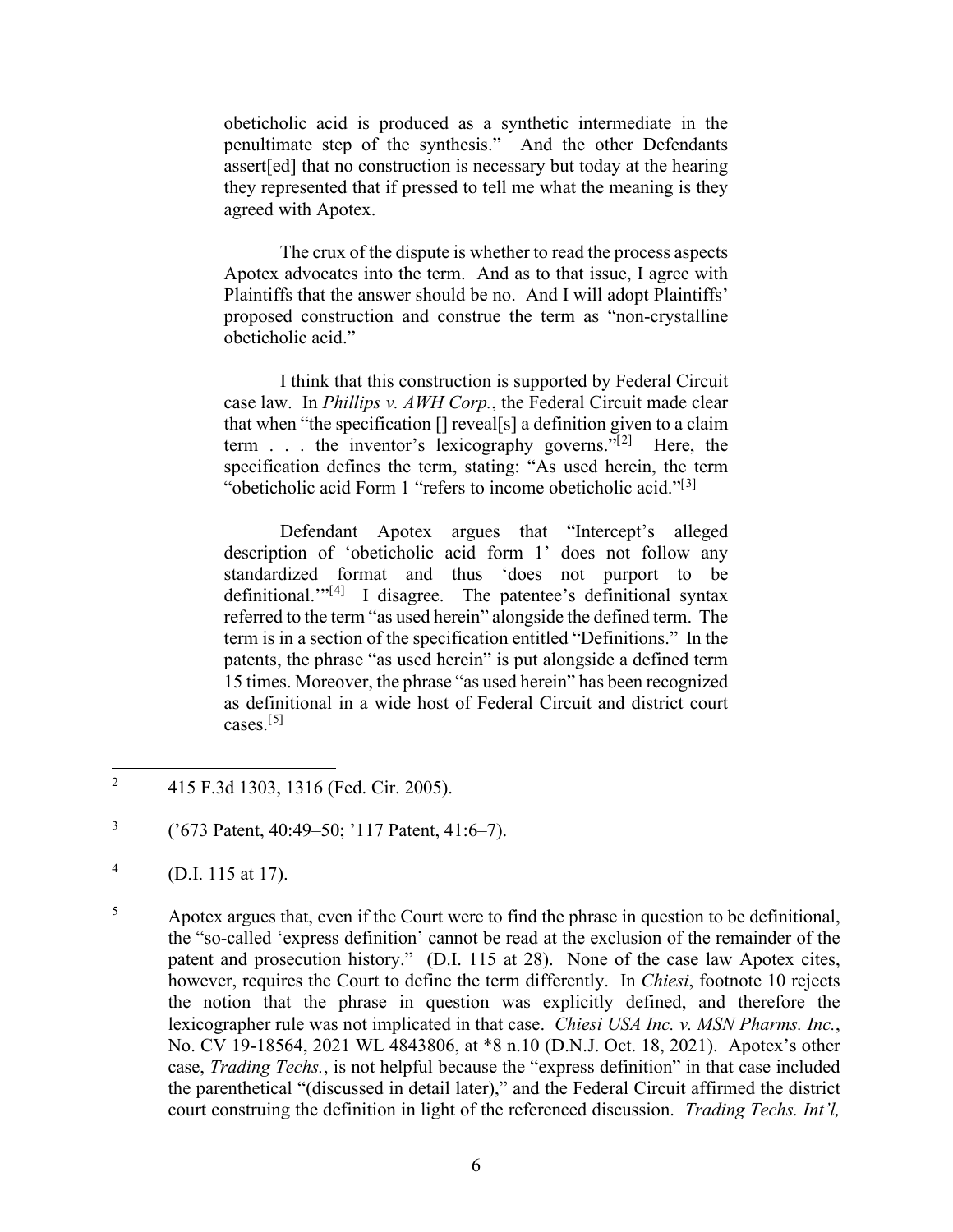Second, product claims are typically not limited by a method of manufacture, and process limitations will only be "treated as part of a product claim if the patentee has made clear that the process steps are an essential part of the claimed invention."[[6](#page-6-0)] And contrary to Apotex's arguments, the patents here do not clearly treat the process as an essential part of the claimed invention. As I already discussed, the patentee defined the term in question and did not define it in terms of the process by which is it made. And further, the specification contains some discussion of the compound as a compound, and not the product of a process, including a statement that the "present invention relates to a obeticholic acid, or a pharmaceutically acceptable salt, solvate or amino acid conjugate thereof, having a potency of greater than about  $98\% \ldots$ ."<sup>[[7](#page-6-1)]</sup> That portion of the patent does not refer to Form 1, but at least one other portion does. At column 31, line 49 of the '673 Patent, it says "[t]he present application provides compositions comprising obeticholic acid Form 1 and processes for the synthesis of highly pure acid Form  $1 \ldots$ "

Additionally, the prosecution history shows that although the patentee originally included product and process claims, a restriction requirement was imposed because the Examiner regarded the product and the process as being distinct inventions. And the applicants elected to proceed with the product claims, not the process claims.[[8](#page-6-2)] In light of all of this, I do not conclude that the process is "an essential part of the claimed invention." And I will, as I have already said, construe obeticholic acid Form 1 and obeticholic acid is Form 1 as "non-crystalline obeticholic acid."

The second term is "substantially pure solid form of obeticholic acid" in claim 1 of the '117 Patent. Plaintiffs propose the construction "obeticholic acid that has a potency of greater than about 95%, taking into account impurities, including solvents and water." The Apotex Defendants propose the construction "noncrystalline obeticholic acid made using a process in which crystalline obeticholic acid is produced as a synthetic intermediate in the penultimate step of synthesis." And the remaining Defendants

<span id="page-6-2"></span> $8$  (D.I. 117, Exhibits F and E).

*Inc. v. eSpeed, Inc.*, 595 F.3d 1340, 1353 (Fed. Cir. 2010). Unlike *Trading Techs.*, the definition here is exclusive and conclusive.

<span id="page-6-0"></span><sup>6</sup> *Anderson Corp. v. Fiber Composites, LLC,* 474 F.3d 1361, 1375 (Fed. Cir. 2007).

<span id="page-6-1"></span> $^{7}$  ('673 Patent, 3:29–31).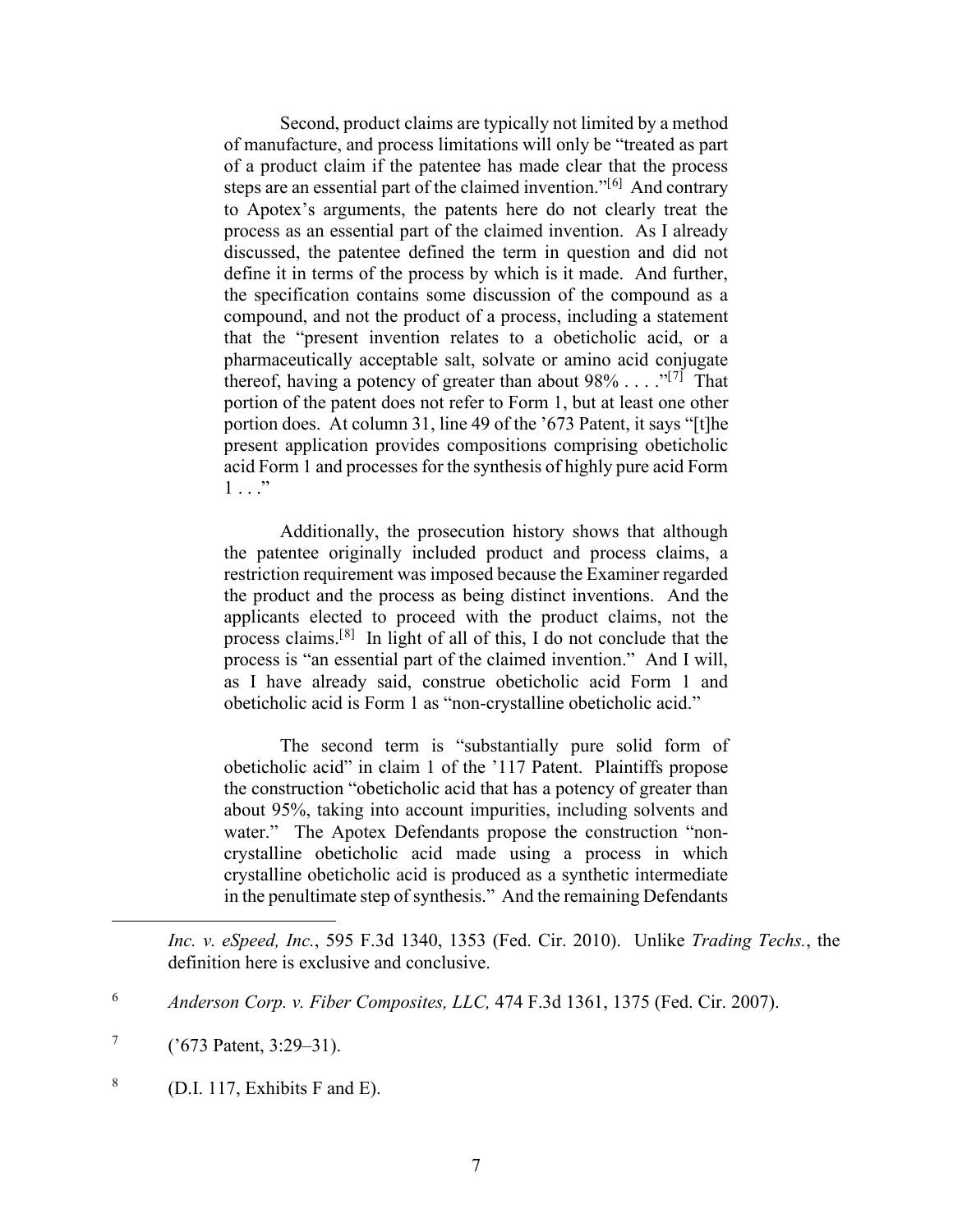again said no construction is necessary but today said that if pressed, they agree with Apotex.

The dispute for this term is essentially the same as just discussed for the first term. So I will just go ahead and say that I find that the specification's defining "substantially pure obeticholic acid" to be controlling for the reasons I stated in construing the preceding term. The specification, at column 40, lines 40-42, states: "As used herein, the term 'substantially pure obeticholic acid' refers to obeticholic acid that has a potency of greater than about 95%. The potency of the obeticholic acid takes into account impurities including e.g., water, solvents, and other organic and inorganic impurities that are in a sample of obeticholic acid." I think what I expressed in my discussion of the previous term about lexicography and the process not being essential to the claimed invention is equally true here. I understand that the term in the specification is "substantially pure obeticholic acid" and not "substantially pure solid form of obeticholic acid," but I agree with Plaintiffs that the slight difference does not detract from the lexicography. The dispute here is not about what solid means. Both sides said that that term is not disputed and I don't need to address it. Instead, the dispute – and what the parties are construing – is the part of the term "substantially pure obeticholic acid." So I do think that lexicography applies and because of that and the additional reasons I stated for term 1, I will not import a process limitation into this claim. And I will construe "substantially pure solid form of obeticholic acid" as "solid form obeticholic acid that has a potency of greater than about 95%, taking into account impurities, including solvents and water."

The third term is "particles" in claims 1-8, 13 and 15 of the '337 Patent, claims 1 and 19 of the '349 Patent, and claims 12 and 23 of the '549 Patent. Plaintiffs say that no construction is necessary whereas the Apotex Defendants propose the construction "obeticholic acid that has been subjected to jet milling." The remaining Defendants agreed today with Apotex.

As I've already noted, process limitations will only be "treated as part of a product claim if the patentee has made clear that the process steps are an essential part of the claimed invention."<sup>[[9](#page-7-0)]</sup> And again, I do not think the necessary clarity exists here.

<span id="page-7-0"></span>

<sup>9</sup> *Anderson Corp. v. Fiber Composites, LLC*, 474 F.3d 1361, 1375 (Fed. Cir. 2007).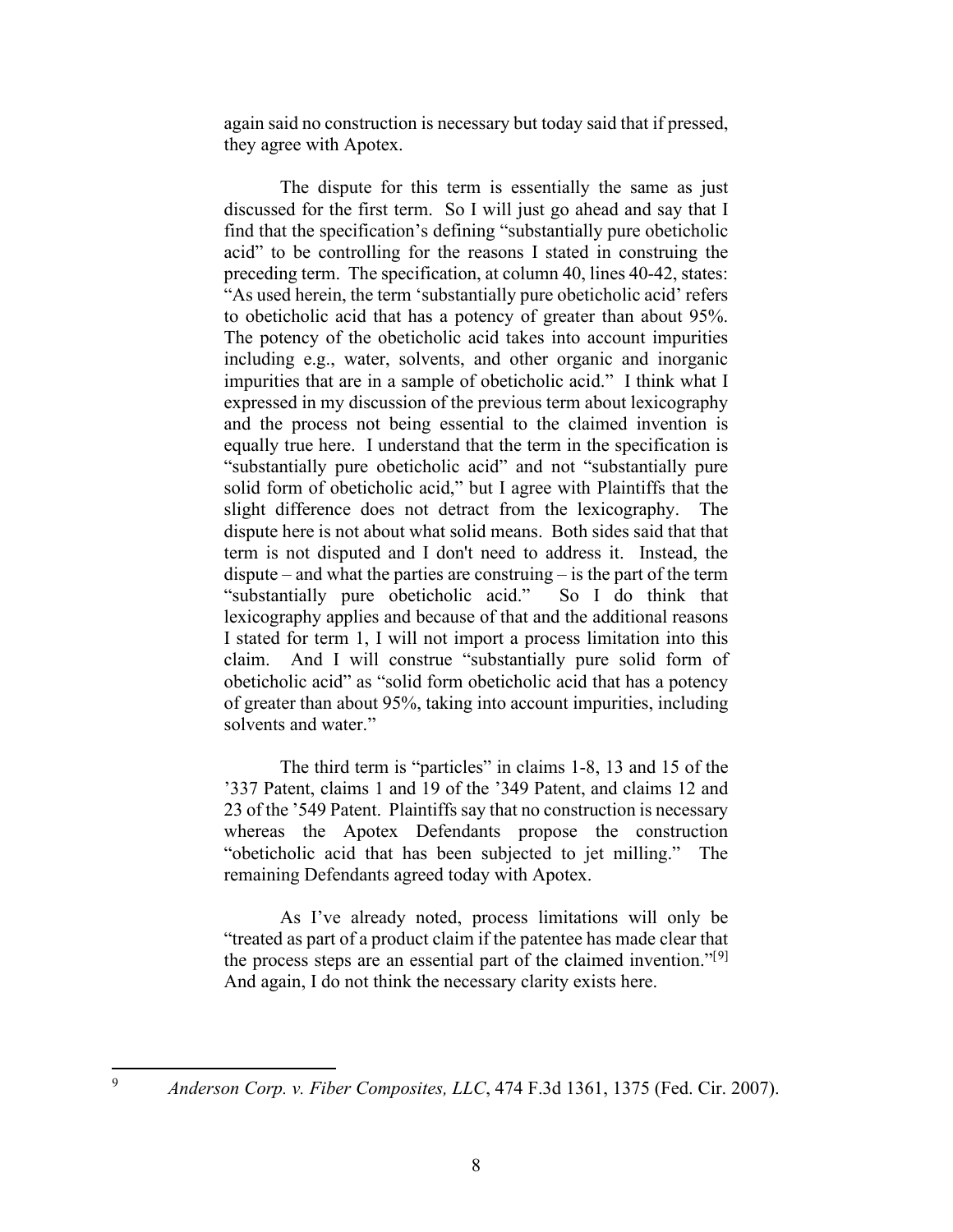First, the patentee never referred to the jet-milling process as required. The specification discusses jet-milling extensively, but never as an essential process for the claimed product. Instead, the specification discusses jet-milling in the context of embodiments $[10]$  $[10]$  $[10]$ and in discussing the importance of particle size. With respect to particle size and distribution, the specification is clear that micronizing is what is important, and the patent states explicitly that "[i]n one embodiment, the micronizing is carried out using a jetmill." So I don't find anything in the specification saying jet-milling is required. $[11]$  $[11]$  $[11]$ 

As Defendants point out, in their remarks to the patent examiner the applicants described jet-milling as "a preferred process for making the claimed product particles." $[12]$  $[12]$  In those remarks, the applicants disparaged three other processes, saying that "the claimed product cannot be made by another process such as ball milling, high pressure homogenization, or a cryogenic spray process because these processes may not provide the desired product size and particle size distribution."<sup>[[13\]](#page-8-3)</sup> Nothing in these statements that refer to a preferred process and say others may not work, however, indicate that jet-milling is required. Moreover, read in context, the applicants were responding to the Examiner's suggestion that "[i]n the instant case the product can be made by another and materially [sic] process such as ball milling, high pressure homogenization or a cryogenic spray process." $[14]$  $[14]$  So, I don't see that as a clear statement that applicants were disparaging every other micronizing process. They were, rather, responding to the Examiner's suggestion that the three specific micronizing processes cited could create the claimed product.

Additionally, claim differentiation weighs against importing this limitation. The Federal Circuit counsels that "claim differentiation takes on relevance in the context of a claim

<span id="page-8-0"></span><sup>10</sup> (*See, e.g.*, '337 Patent, 16:15–16, 26:16–17).

<span id="page-8-1"></span><sup>&</sup>lt;sup>11</sup> The specification makes clear that micronizing is required, and that "[i]n one embodiment, the micronizing is carried out using a jet-mill." (*See, e.g.*, '337 Patent, 26:4–5).

<span id="page-8-2"></span><sup>&</sup>lt;sup>12</sup> (D.I. 118, Exhibit R at Appx 1349).

<span id="page-8-3"></span> $^{13}$  (*Id.*)

<span id="page-8-4"></span><sup>14</sup> (*Id.*, Exhibit Q at Appx 1335).